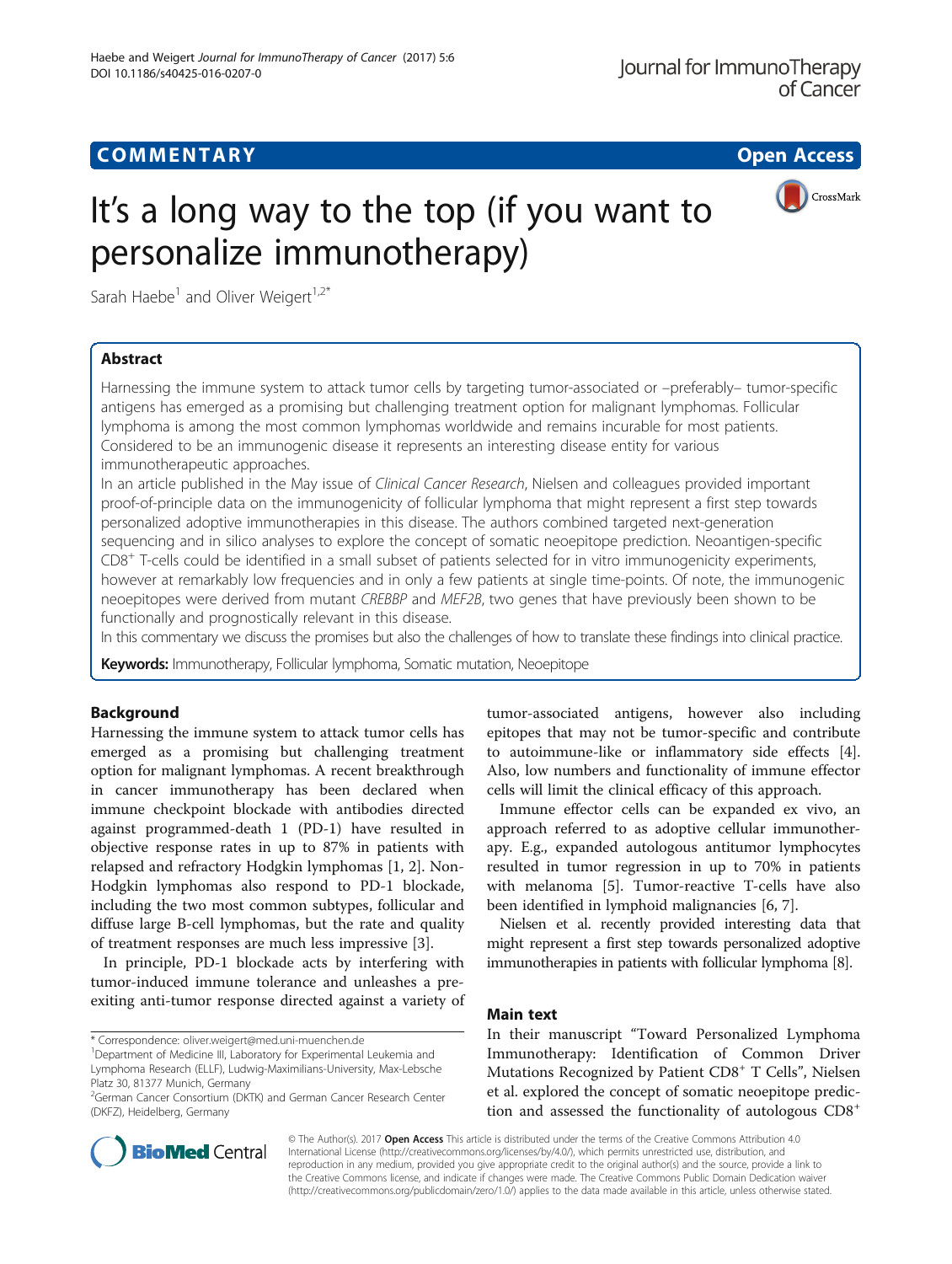T-cells against tumor-specific antigens. To identify putative somatic neoepitopes, customized targeted nextgeneration sequencing was performed on 53 lymphoma samples, capturing ten genes that are known to be recurrently altered in malignant lymphomas and considered oncogenic drivers of the disease. Non-synonymous mutations were identified in 81% of patients. Using in silico algorithms, 37 of 43 patients harbored mutations that were predicted to form specific epitopes with sufficient binding affinity to the patients' HLA class I haplotypes. From the 13 patients who were selected for in vitro immunogenicity experiments, three had detectable autologous mutation-specific CD8<sup>+</sup> T-cells as confirmed by in vitro T-cell recognition of transfected autologous B-cells. The immunogenic neoepitopes were derived from mutant CREBBP and MEF2B, two genes that have previously been shown to be functionally and prognostically relevant in this disease [[9](#page-2-0)–[11](#page-2-0)].

#### Conclusion and perspective

Can follicular lymphoma –again– serve as a prototype example for the successful introduction of innovative immunotherapeutic approaches? Two decades ago, the advent of monoclonal anti-CD20 antibodies marked the end of a treatment period now known as the prerituximab era. Generally considered an immunogenic disease with occasional waxing-and-waning lymphadenopathy and sporadic spontaneous regressions, follicular lymphomas can harbor more than 100 coding mutations that could potentially serve as tumor-specific neoepitopes [[12\]](#page-2-0). Any mutation, including functionally irrelevant, so-called bystander mutations can produce immunogenic neoantigens, as long as they are transcribed and translated, and their gene products properly processed and presented onto a fitting HLA haplotype. An earlier study performed in melanoma patients receiving CTLA-4 antibodies could indeed demonstrate that the mutational load (and distinct neoantigen patterns) correlated with the immunogenicity and clinical benefit to immune checkpoint inhibition [\[13](#page-2-0)]. In that regard, it may come as a surprise that Nielsen et al. did not identify neoantigen-specific T-cells in the majority of patients with follicular lymphoma and that substantial efforts were required to detect some at remarkably low frequencies and in only a few patients at single time-points. On the other hand, it will be interesting to see if detectable neoantigen-reactive T-cells could serve as biomarkers to predict response to immune checkpoint inhibition in this disease.

It is likely that the authors would have identified more neoantigen-reactive T-cells in a higher fraction of patients with follicular lymphoma had they performed exome-wide analyses. However, the rationale behind

targeting a limited number of gene mutations presumed to be acquired early in the molecular ontogeny of the disease and to drive the malignant phenotype is to minimize the risk of subclone selection and immune escape variants [[14, 15](#page-2-0)]. Still, identifying these target genes remains a major challenge, given our incomplete understanding of the molecular biology of a disease as molecularly diverse and genetically unstable as follicular lymphoma. But even if directed against known driver gene mutations, immune evasion from effective CD8+ T-cell mediated anti-tumor responses might occur via loss of HLA, as recently described in a case of KRASmutant metastatic colorectal cancer [[16](#page-2-0)].

Eventually, it remains to be proven if these autologous neoantigen-reactive CD8<sup>+</sup> T-cells, even after ex vivo expansion, will elicit an effective immune response in patients and ultimately eradicate the disease. In contrast, engineered T-cells have already shown clinical activity. Promising response rates have been reported with autologous T-cells transduced with a chimeric antigen receptor directed against the pan B-cell marker CD19 for patients with refractory or relapsed B-cell malignancies [\[17](#page-2-0)]. To reduce on- and off-target toxicity, T-cells have been successfully engineered to target tumorspecific epitopes. E.g., engineered T-cells directed against the cancer-testis antigens NY-ESO-1 and LAGE-1 resulted in objective responses in 80% of patients with advanced multiple myeloma, without causing clinically apparent cytokine release syndromes [[18](#page-2-0)].

In summary, from a scientific point of view, Nielsen et al. provide important proof-of-principle data on the immunogenicity of follicular lymphoma. From a translational research point of view, it remains unclear how to most effectively bring these findings into clinical practice. Rather exploratory, e.g. to determine the most promising neoantigen-haplotype patterns for immunotherapeutic approaches? Or diagnostically, e.g. as biomarkers to predict response to immune checkpoint inhibitors? Or therapeutically, e.g. as actual immune effector cells to personalize adoptive immunotherapy? From a clinical point of view, numerous questions remain to be addressed. E.g., how to select the subset of patients with follicular lymphoma who qualify for and are expected to gain most benefit from what type of personalized immunotherapy? How to incorporate personalized immunotherapeutic concepts into current treatment algorithms? And finally, how will they compare to the numerous other promising treatment options in terms of efficacy, toxicity, and –last but not least– cost? But for those of us who share Bon Scott's Rock 'n' Roll point of view, all these challenges do not come as a surprise: It's a long way to the top…

Acknowledgements Not applicable.